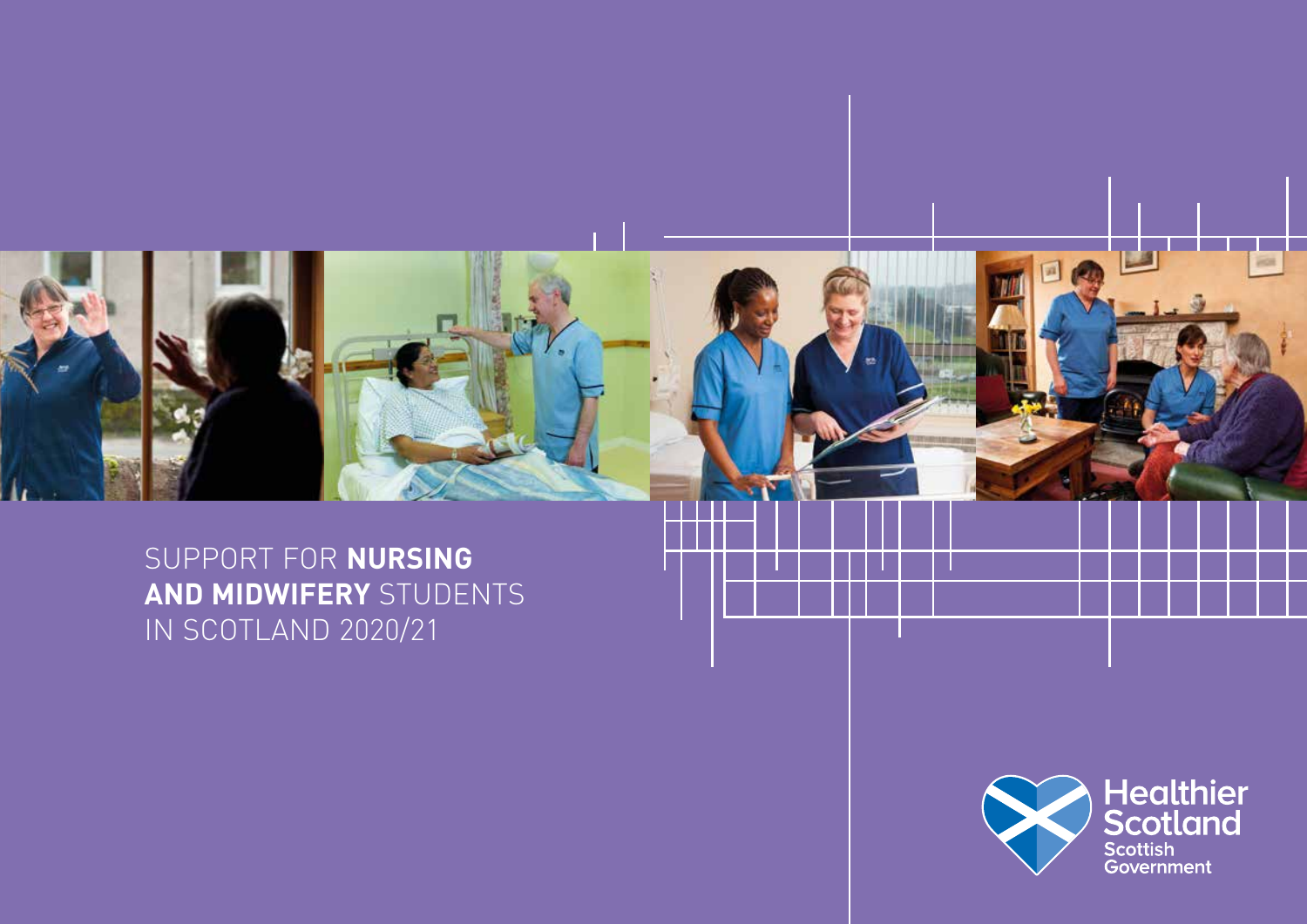### **CONTENTS**

| Introduction                                                           | 03 |
|------------------------------------------------------------------------|----|
| Eligibility                                                            | 04 |
| Support for NHS Employees who enter<br>Nursing and Midwifery Education | 08 |
| The Bursary                                                            | 11 |
| Applying for the Bursary and Allowances                                | 15 |
| <b>Expenses for Clinical Placement</b>                                 | 15 |
| General Information                                                    | 18 |
| Other Sources of Information                                           | 19 |

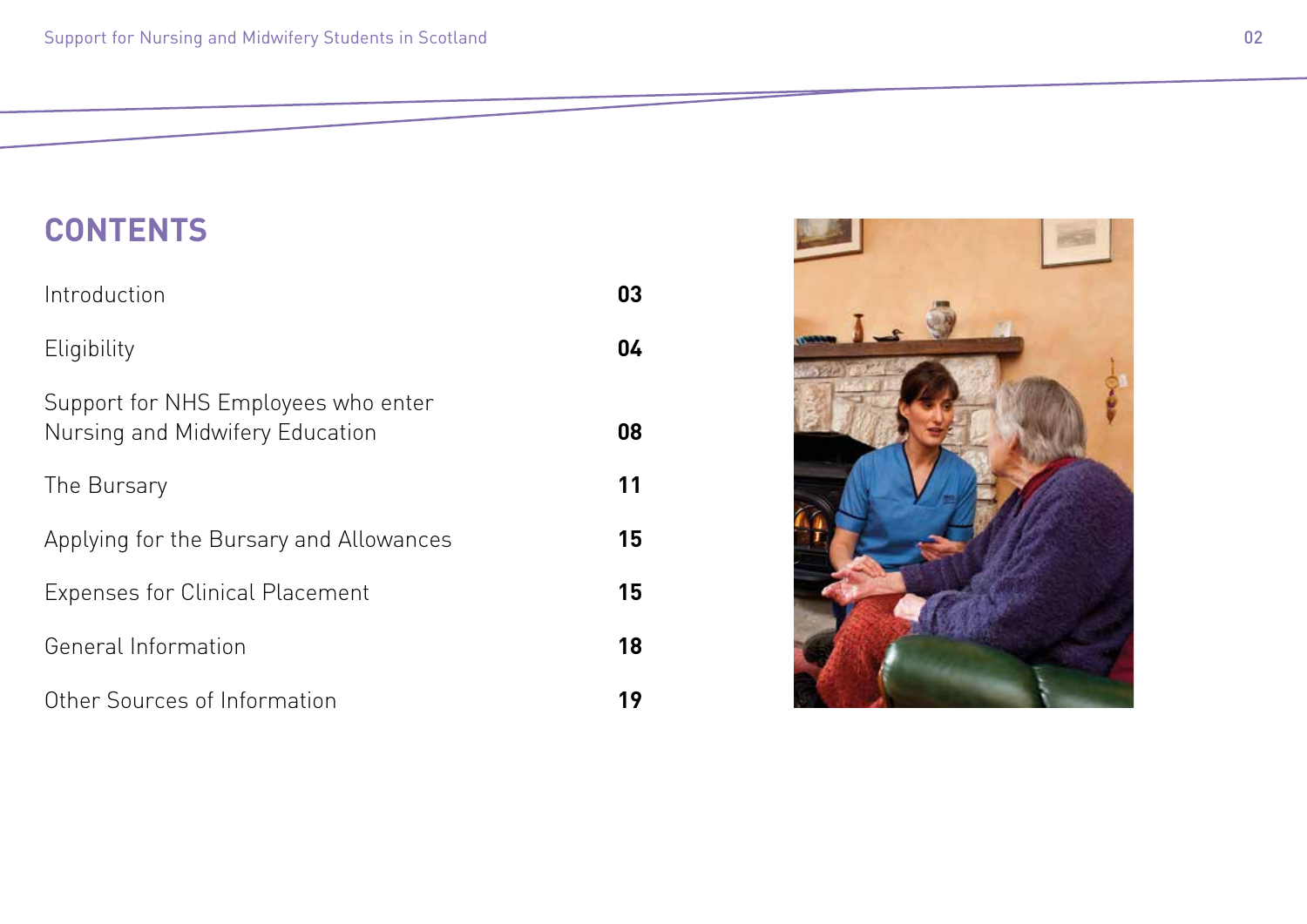# **INTRODUCTION**

This booklet provides information for students on pre-registration Nursing and Midwifery courses in Scotland.

It describes the Nursing and Midwifery Student Bursary (NMSB) Scheme in Scotland, who is eligible for it, what it is (including current rates) and how you can apply for it. This booklet is for guidance only. It cannot cover all individual circumstances. The scheme is administered by the Student Awards Agency Scotland (SAAS).

If you are a new Scottish student enrolling to study nursing or midwifery in England, Wales or Northern Ireland you are not eligible for this package. You should apply for the general undergraduate package on the SAAS website.

If you are from England, Wales or Northern Ireland, you are not eligible to apply for this package. You should apply to the funding body in your home country for support.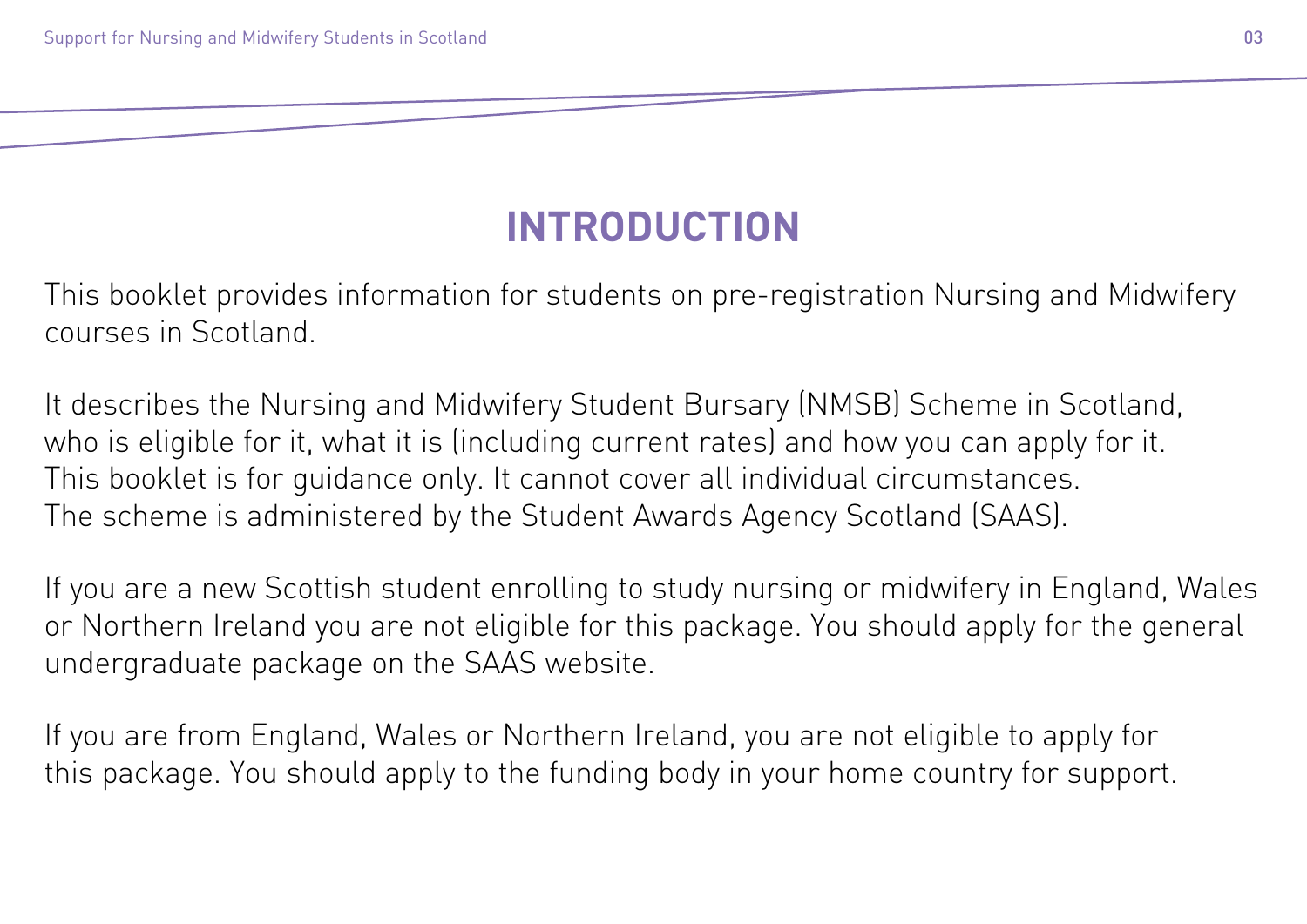### **ELIGIBILITY**

Students' eligibility is governed by the Nursing and Midwifery Student Allowances (Scotland) Regulations 2007. This booklet is only intended to guide students to the main eligibility criteria set out in these regulations; it is not intended to be exhaustive.

Students undertaking courses in pre-registration nursing and midwifery leading to the award of a degree may be eligible for a bursary under the NMSB scheme. Eligibility for support depends on THREE conditions:

- that your course is eligible;
- that you have not had previous NMSB funding; and
- that you meet the residence requirements.

#### **COURSE ELIGIBILITY**

Bursaries are for eligible students attending courses which:

- ➔ lead to registration on the Professional Register maintained by the Nursing and Midwifery Council (NMC), which may include degree, honours and masters levels; and
- ➔ are partly or wholly funded by the Scottish Government Health and Social Care Directorates (SGHSCD).

### **FUNDING ELIGIBILITY**

You may not be eligible for a bursary if you have been in receipt of NMSB funding in the past for a pre-registration nursing or midwifery course; eligibility will depend on the type and level of funding previously received.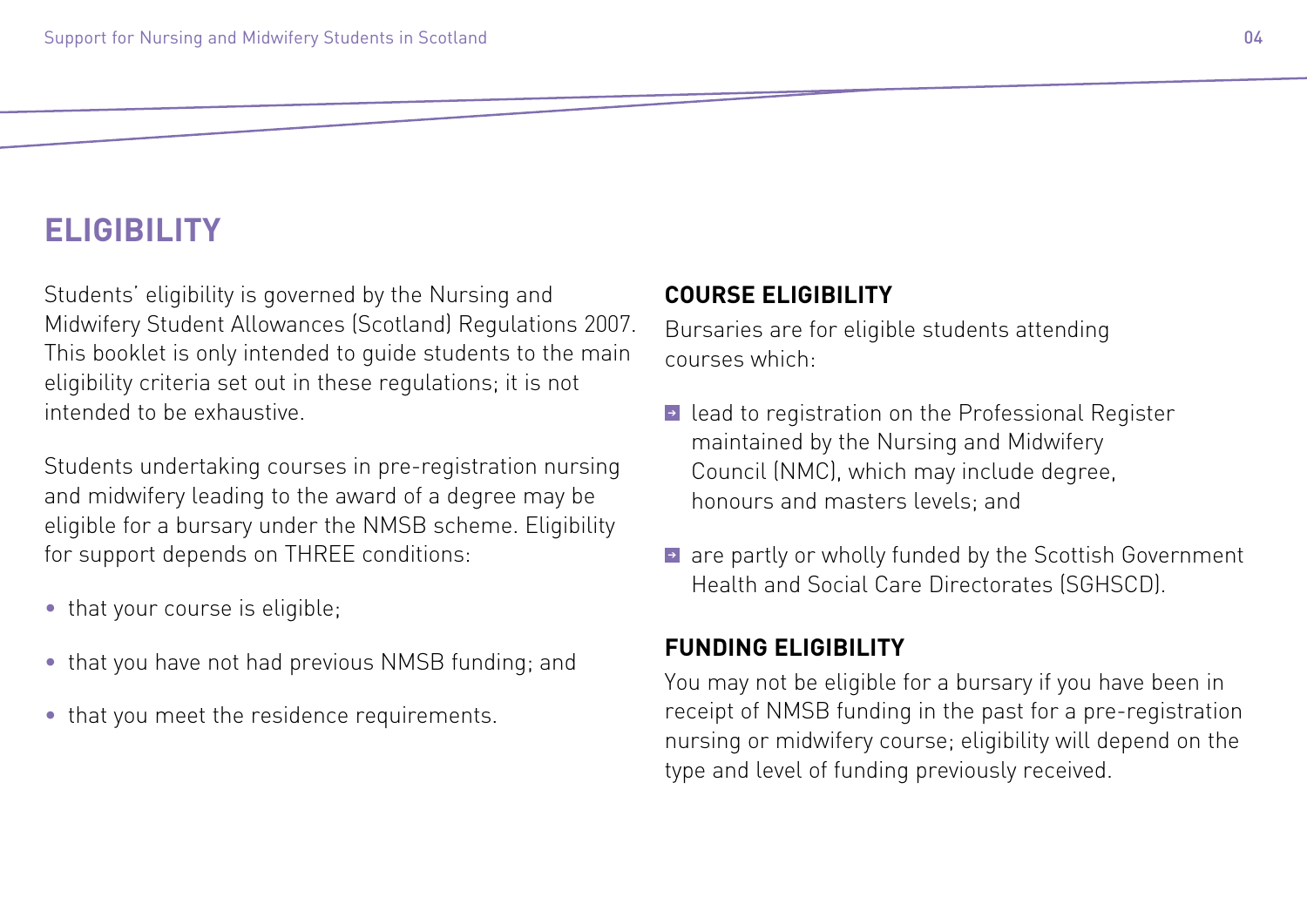### **STUDENTS RESIDENT IN UK COUNTRIES – RECIPROCAL ARRANGEMENT**

- ➔ Students from England, Wales or Northern Ireland, who started their course from 2017/18 and thereafter and choose to study in Scotland, should apply to their home country funding body for their tuition fees, bursary and income-assessed living cost loan.
- ➔ New Scottish students who started their course from 2017/18 and thereafter and choose to study nursing or midwifery in England, Wales or Northern Ireland, will not be able to access the non-repayable, non-income-assessed NMSB package. Instead these students should apply to SAAS for the standard undergraduate package of a tuition fee loan and an income-assessed living cost loan while studying nursing and midwifery in other UK countries. Students can also apply for an Independent Students' Bursary, Young Students' Bursary and other living-cost grants, where eligible.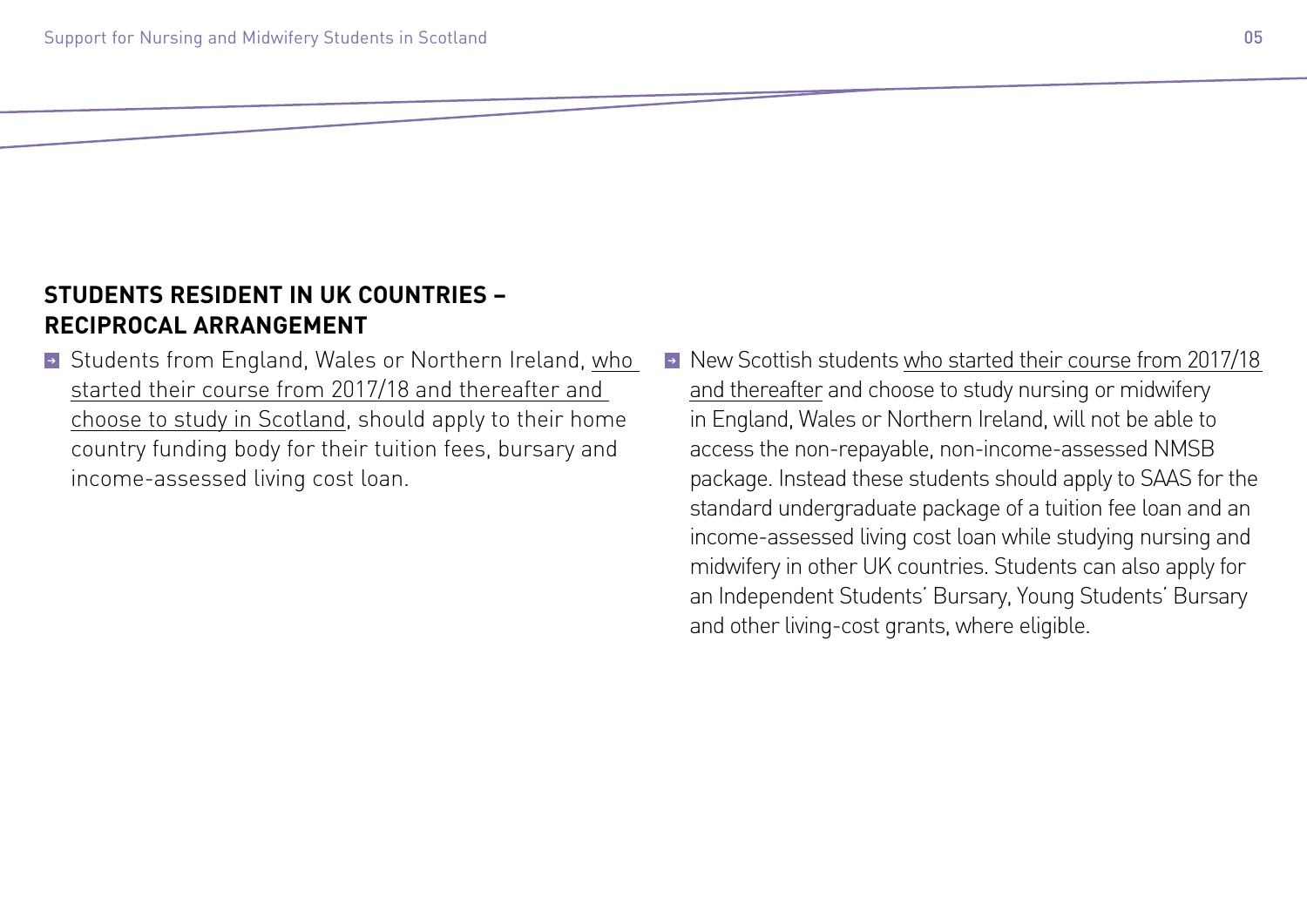#### **RESIDENCE ELIGIBILITY**

To be eligible for the NMSB you must have been ordinarily resident\* in the UK for the three years immediately before the relevant date (the first day of the first academic year of the course), and ordinarily resident in Scotland on the relevant date. This date will be 1 August 2020. You must also be on a course that leads to registration on the Professional Register maintained by the Nursing and Midwifery Council (NMC).

Generally to qualify for support you must be:

- ➔ ordinarily resident (see Note 1 below) in the UK, Channel Islands or Isle of Man, for three years immediately before the first day of the first academic year of the course;
- ➔ settled in the UK as described in the Immigration Act 1971;
- ➔ ordinarily resident in Scotland on the first day of the first academic year of the course; and
- ➔ studying full-time in higher education.

If you don't meet the general residence conditions above, you may still be eligible to apply to SAAS for funding in certain circumstances.

The residence eligibility conditions can be complicated. If you are in any doubt about your residence status, you should contact SAAS for advice or visit their website for more information.

#### \*Note 1.

Ordinarily resident has been defined in the courts as 'habitual and normal residence in one place'. It basically means that you live in a country year after year by choice through a set period, apart from temporary or occasional absences such as holidays or business trips. Living here totally or mainly for the purpose of receiving full-time education does not count as being ordinarily resident.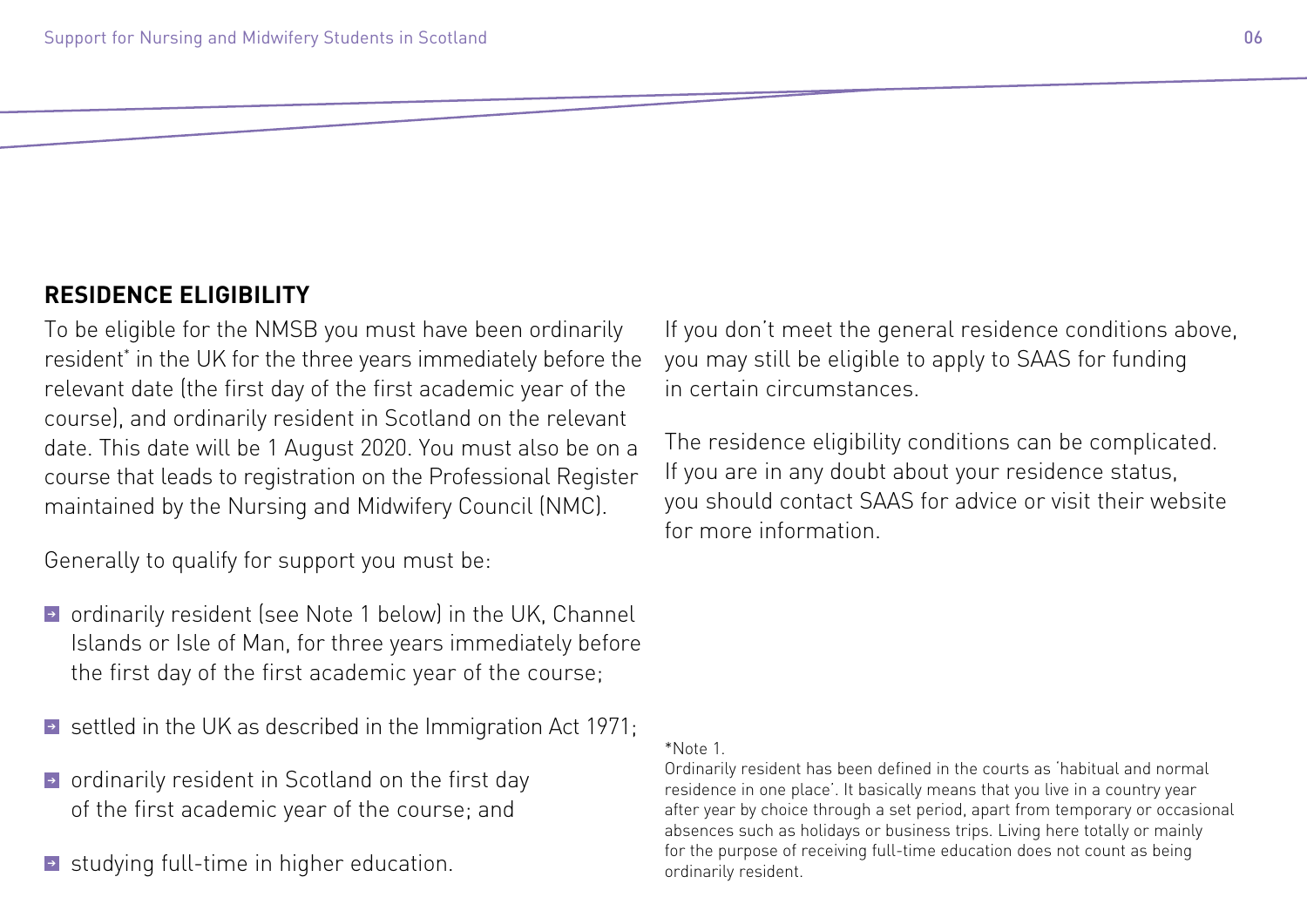#### **STUDENTS FROM THE EUROPEAN UNION**

Eligible EU students will only receive tuition fee support. As such they do not need to apply to SAAS as their university will handle payment of fees for eligible EU students.

If you do not meet the conditions above, you may still be eligible to apply to us for funding in certain circumstances. If you are in any doubt about your residence status, you should contact SAAS for advice or visit their website for more information.

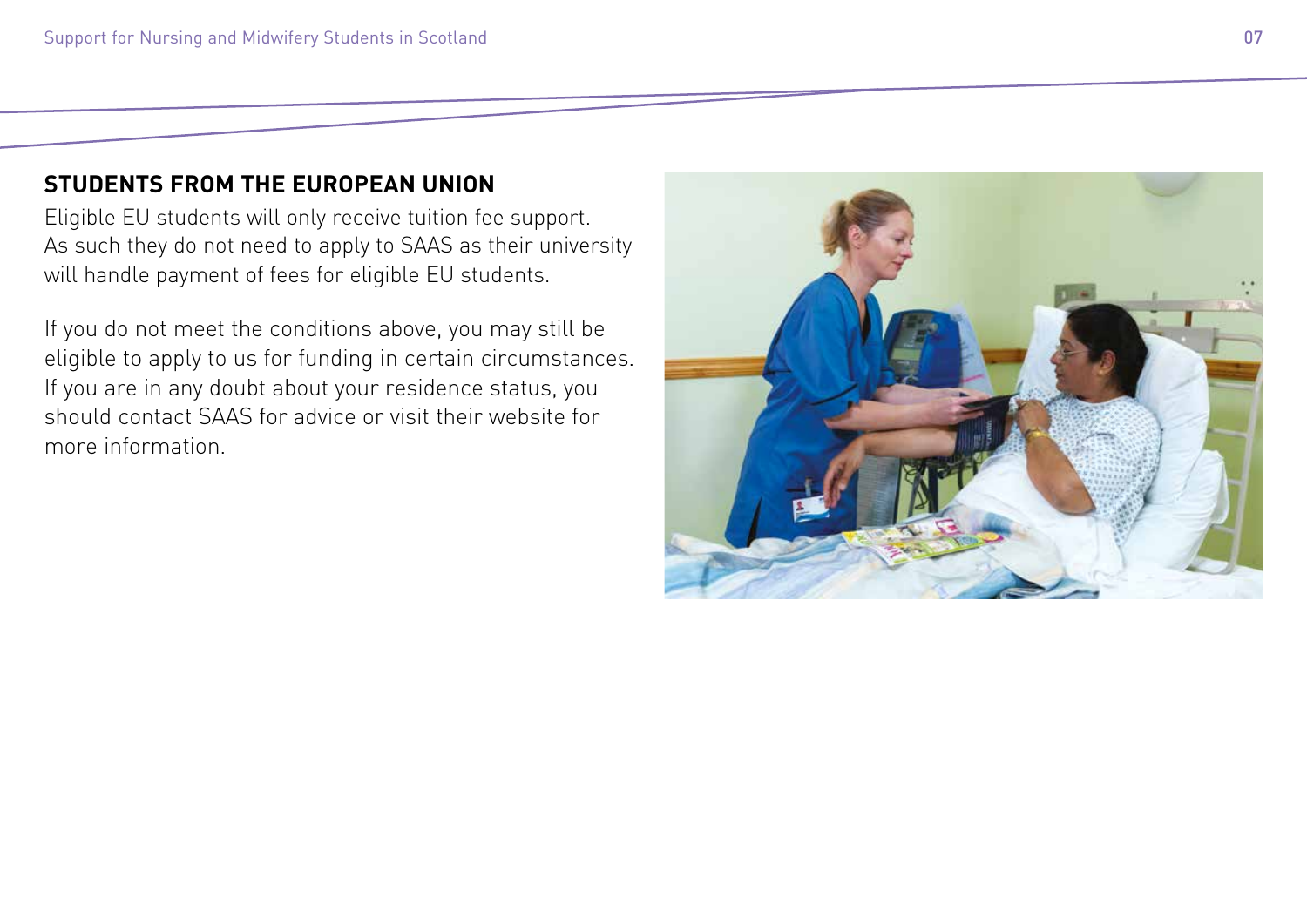### **SUPPORT FOR NHS EMPLOYEES WHO ENTER NURSING AND MIDWIFERY EDUCATION**

Healthcare assistants entering the pre-registration programme after successfully completing an HNC in Healthcare may be offered the option of secondment from their NHS employers or they may apply for bursary support.

#### You may not receive your salary and a bursary at

the same time. If you opt to take your salary, and subsequently wish to apply for a bursary, you may not do so until the next year of the course. You may not change your support arrangements during the year.

#### **SECONDMENT**

NHS employers may allow staff a period of secondment to undertake a nursing or midwifery course on the basis of their existing pay and conditions. In these cases, you will not be able to apply for bursary support. Your employer must decide whether to allow a secondment, however, employees do not have a right to secondment on these terms. If your employer is unable to agree to secondment, you may choose to resign in order to undertake the course. In this case, you may be eligible for a bursary.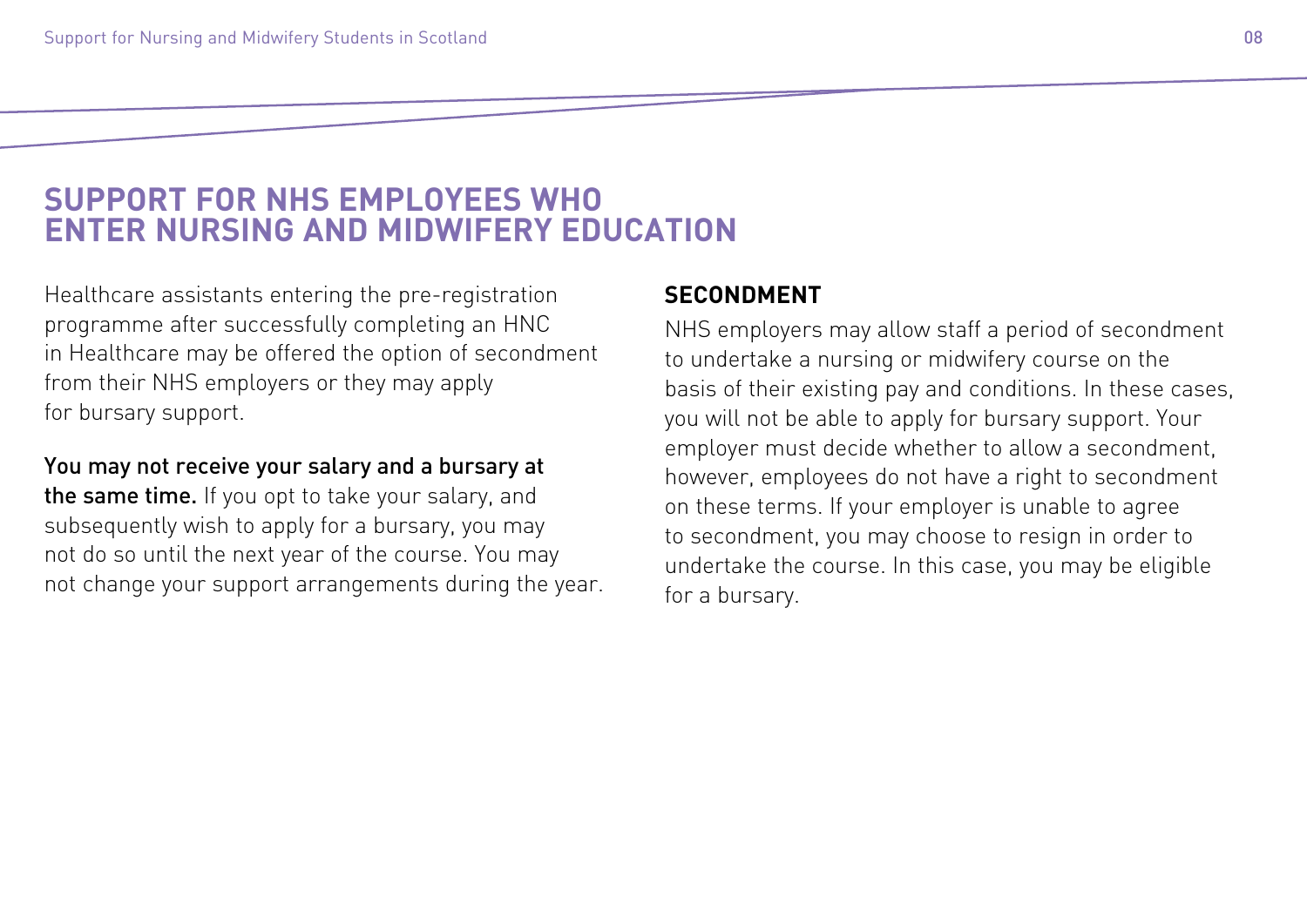### **IF YOU ARE A FULL-TIME EMPLOYEE SECONDED BY AN NHS BOARD YOU SHOULD:**

- ➔ receive the basic pay for the post held immediately before start of training, and qualify for increments;
- ➔ keep your existing liability for tax and National Insurance;
- ➔ be eligible to join or remain in the NHS Superannuation and Injury Benefits Schemes;
- ➔ keep your existing rights under Agenda for Change Terms and Conditions of Services, with modifications to reflect your student status, e.g. annual leave; and
- ➔ be expected to undergo exactly the same educational programmes as other students.

#### **YOU AND YOUR EMPLOYER SHOULD ALSO HAVE A CLEAR AGREEMENT ABOUT:**

- ➔ whether or not you will be expected to work, or be given the opportunity to work, for your employer as a qualified nurse or midwife on completion of the course;
- ➔ how long you will be expected to do such work; and
- ➔ what will happen if you fail to complete the course.

Your employer must meet your travel and subsistence expenditure during practice placements.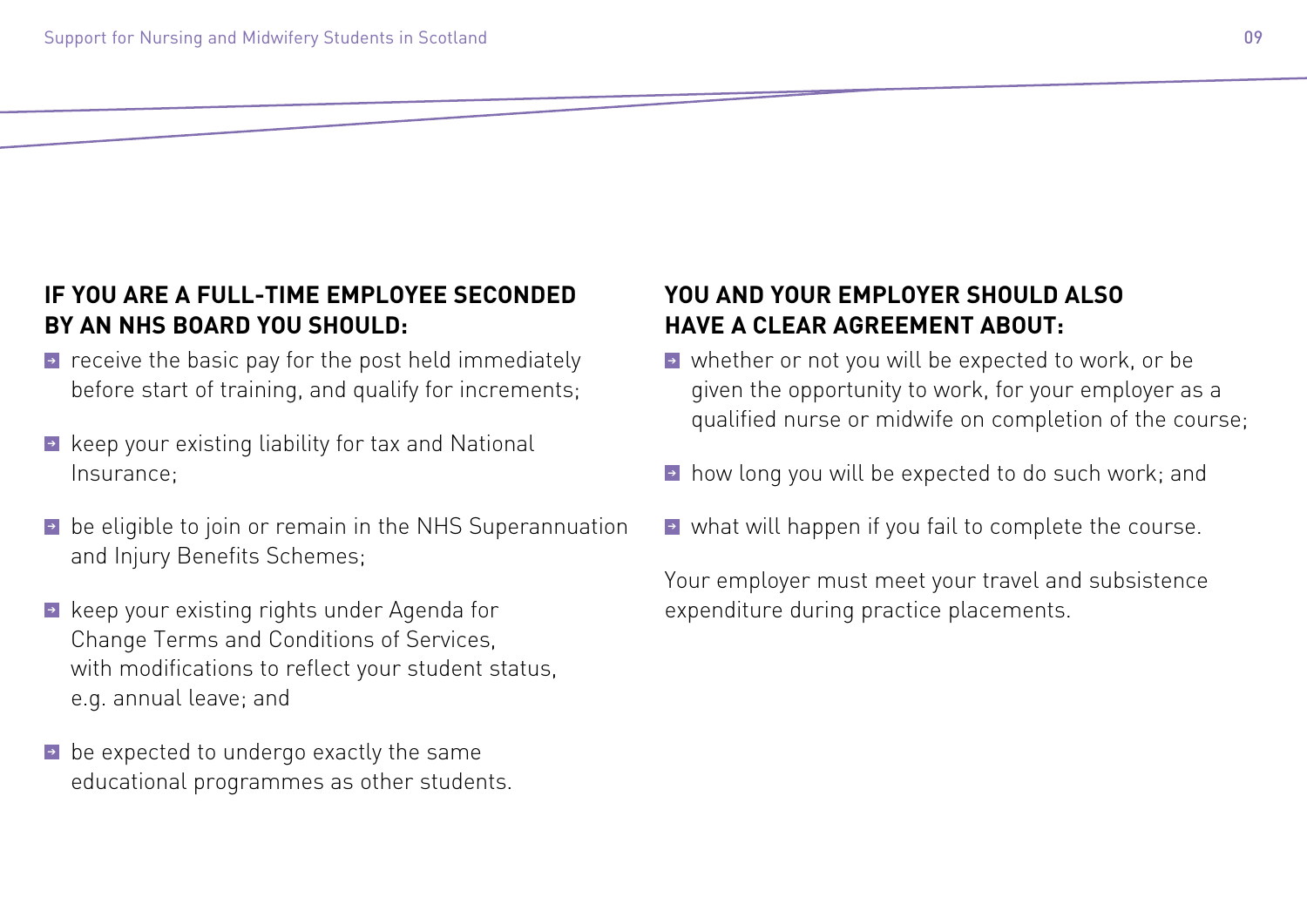#### **PART-TIME EMPLOYEES SECONDED BY AN NHS BOARD**

Part-time employees seconded to nursing courses should not suffer financially. Again, it is for your employer to decide whether you should be seconded on your existing part-time salary, or an enhanced salary, to take account of the fact that nursing and midwifery courses are full time.

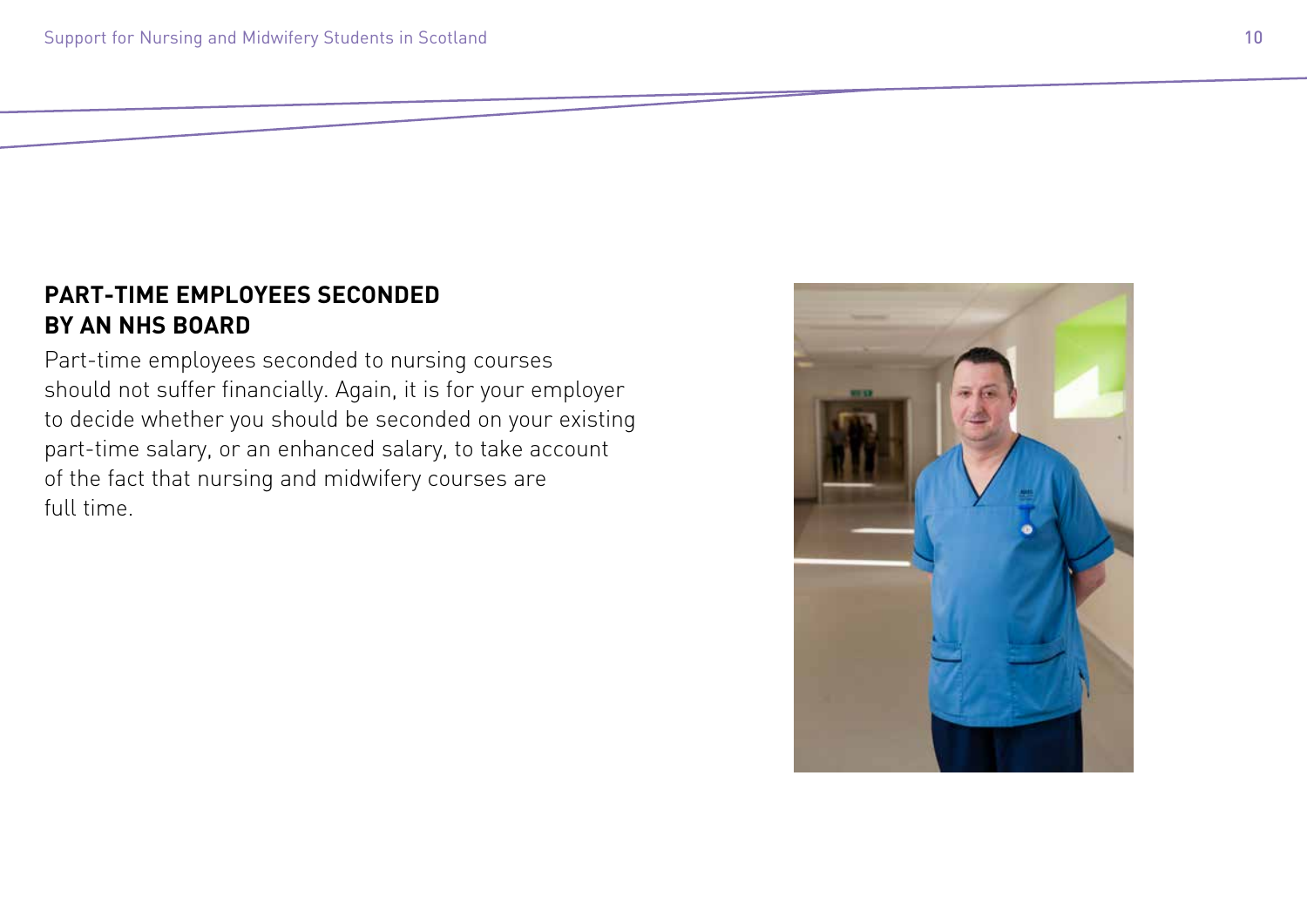### **THE BURSARY**

The bursary is for the normal duration of the course that you are undertaking. If you are taking the four-year honours degree course and you are eligible for a bursary, you will receive the full bursary rate for years 1-3 and a 75% bursary for year 4. This reduction also applies to the associated income-assessed allowances (outlined on pages 11-13). This is because year 4 does not cover the full 52 weeks.

The bursary covers the whole year and is a **non-income-assessed personal allowance.**

For 2020/21, the rate is:

**■ £10,000** for students at the start of the course.

#### **STUDENTS MAY ALSO BE ELIGIBLE FOR ONE OR MORE OF THE FOLLOWING ALLOWANCES:**

➔ **£60** Initial Expenses Allowance. This will be included in the first instalment of the bursary.

An income-assessed Dependent's Allowance, where appropriate. The maximum amounts you can receive through this allowance are:

- **£3,640** for a spouse or cohabitating partner or, if you are single, one adult you have a legal responsibility for with little or no income from any sources.
- ➔ **£3,640** for the first child where there is no dependent husband or wife, or other dependent adult.
- ➔ **£557** for each other dependent child.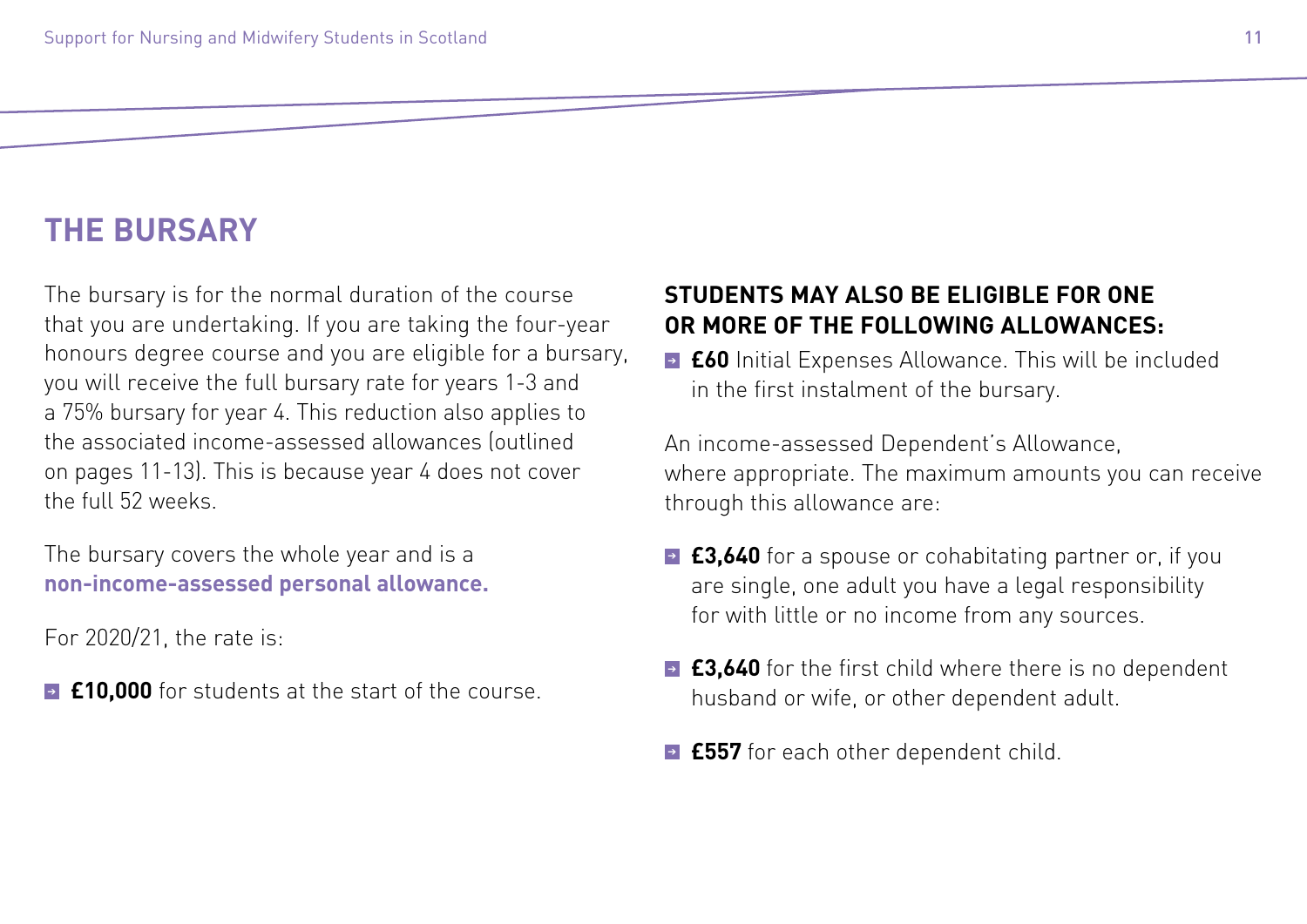You may claim this allowance for your spouse or cohabiting partner, dependent children and any younger brothers or sisters for whom you have a legal responsibility. If any of these dependents have income of their own, the total amount will be taken into account, but £1,160 will be allowed against the income your dependents have.

For example, if you are married with 2 children and your spouse has income,  $3 \times £1,160 = £3,480$ will be deducted from your spouse's income when calculating the Allowance you should receive. What is left of your spouse's income following the deduction of £3,480 will reduce the amount payable pound for pound.

Allowance is paid provisionally and SAAS will reassess your allowance at the end of your year of study when they receive confirmation of the actual income that your dependants received. If SAAS reduce the allowance as a result, you will have to repay the amount you received over your entitlement. The allowance will be paid with your bursary.

- ➔ **£2,303** Single Parent Allowance.
- ➔ Up to **£2,466** for registered childcare costs.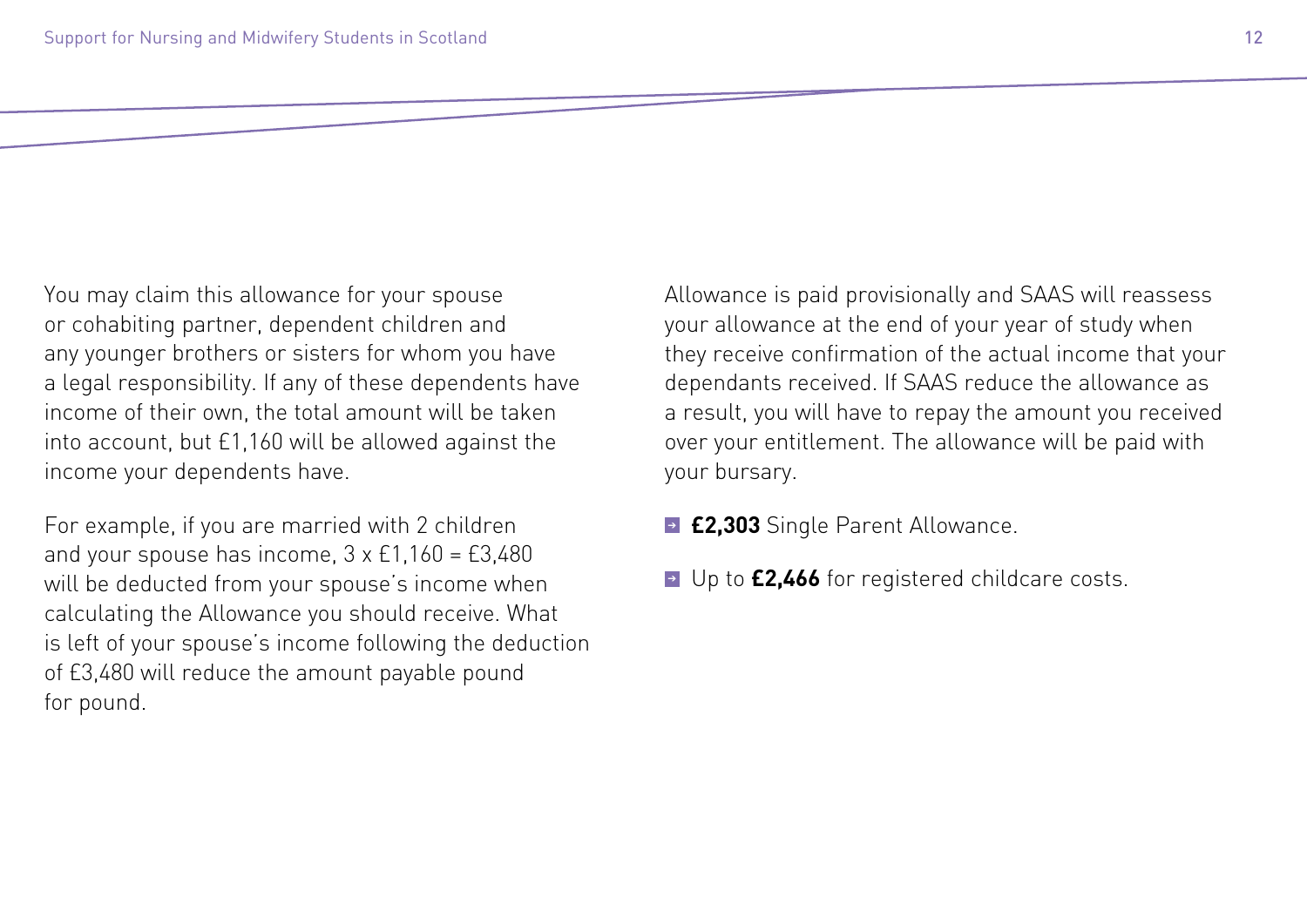This grant is available to students who have children and have expenses for registered childcare. You can receive up to £2,466 a year, depending on the cost of childcare. 'Registered' childcare includes childminders, after-school clubs, providers of day-care and those who are registered with the Care Inspectorate. If you are getting your full childcare costs paid from other sources (for example, your institution) you should not apply for this grant. You should apply to SAAS first for help with your childcare costs before you ask for help from any other source. When you fill in your application form you should tell SAAS if you think you may be entitled to this support. They will ask you for details about your childcare provider and confirmation of the amounts you will pay.

➔ Disabled Students Allowance

The Disabled Students Allowance (DSA) is a non-income-assessed allowance to cover extra costs or expenses you might have while studying which arise because of your disability. You can apply to SAAS for this allowance which is made up of three parts:

- ➔ Up to **£1,725** a year for any small items of equipment or consumables.
- ➔ Up to **£20,520** a year for non-medical personal help.
- ➔ Up to **£5,160** for major items of specialist equipment (this is a total amount for the course, not for each year of the course).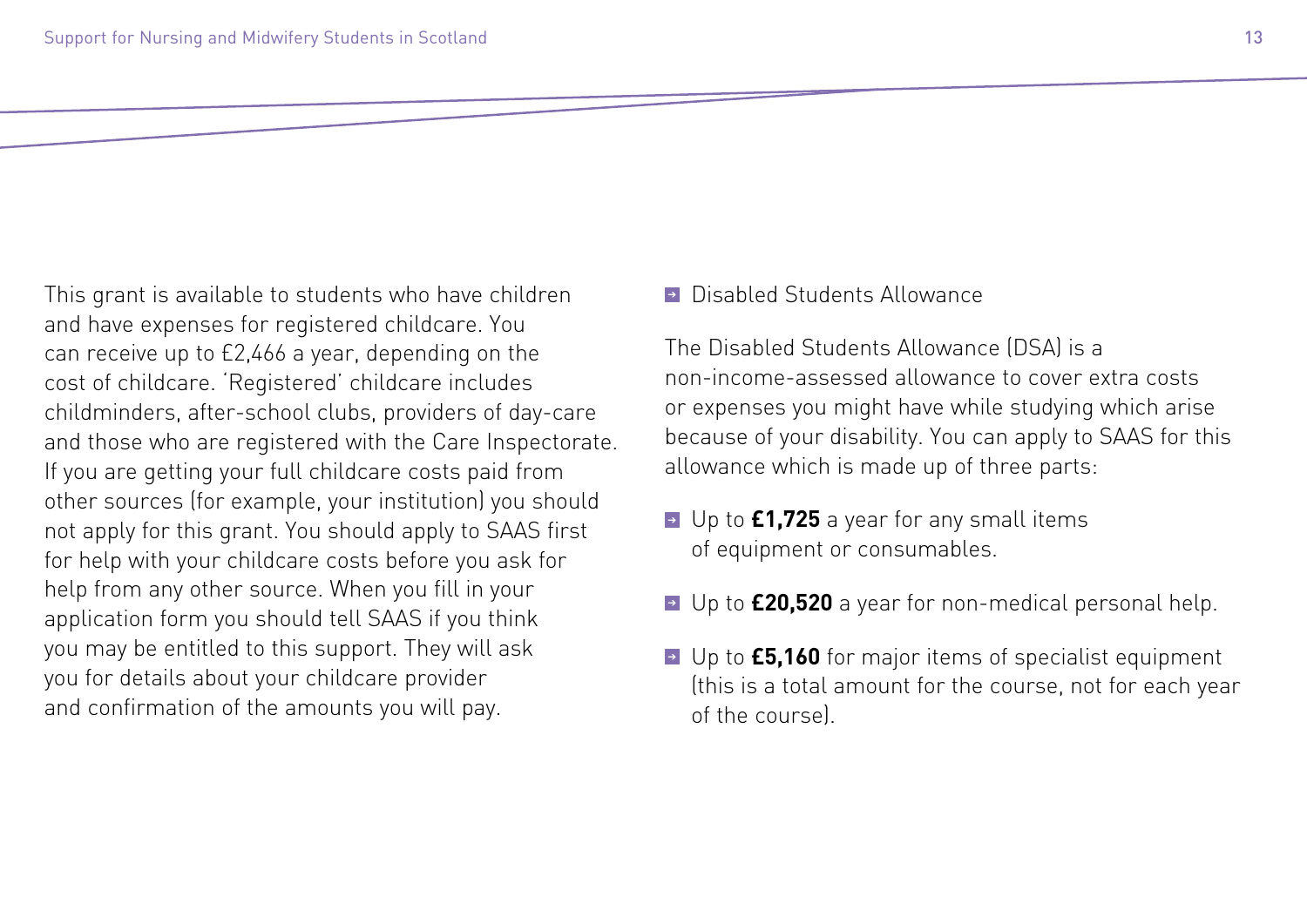#### ➔ Maternity

If a student wishes to withdraw from their course temporarily because of pregnancy and/or childbirth, the student will continue to receive their bursary support during the absence. In order to do so, the student must discuss their circumstances with the course leader at the university and agree start and end dates for the period of absence.

The earliest date for maternity leave to begin would normally be 11 weeks before their expected due date. It is for students and universities to agree when the student will return, but this continued support will only be available for a maximum of 45 weeks.

Universities will advise SAAS of the agreed leave, start and return dates. When a student begins their period of approved absence, they will then continue to receive the support that they would have received if they had continued on the course. However, childcare allowance will normally cease once the authorised absence formally starts, unless the student is contractually committed beyond that date.

#### **DISCRETIONARY FUND**

The Nursing and Midwifery Discretionary Fund enables nursing and midwifery students who are in financial difficulties to either access or continue in Higher Education. Payments for the fund will be made in addition to any other form of student support.

You should contact the finance or student services department of your university for further information.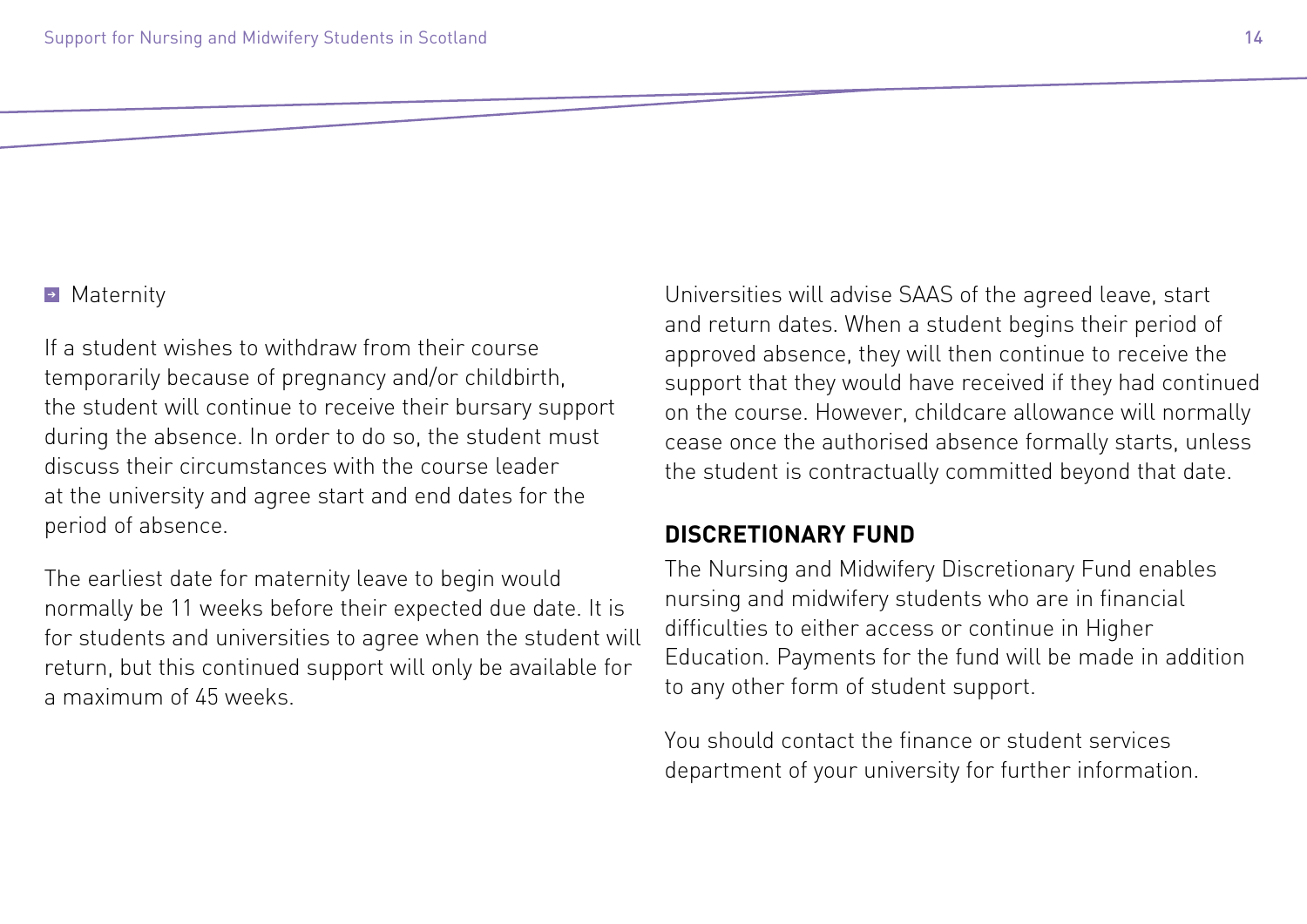### **APPLYING FOR THE BURSARY AND ALLOWANCES**

You can apply for student funding at [www.saas.gov.uk](http://www.saas.gov.uk) by completing an online application form.

Once they have processed your application, an award notice will go on to your SAAS account. All instalments for each year will be paid into your account. You must supply valid bank account details at the time of applying, and advise SAAS of any changes to these details.

Scottish students choosing to study nursing and midwifery in other UK countries since 2017/18 should apply to SAAS for the standard undergraduate package.

### **EXPENSES FOR CLINICAL PLACEMENT**

Clinical placement is the part of the course that consists of supervised practice in clinical areas. You can claim expenses for some extra travel and reasonable accommodation costs so you are not out of pocket. Educational or observational visits that are part of the general academic costs of the course should be paid for by your institution.

Students can apply for advanced payments of expenses through their university.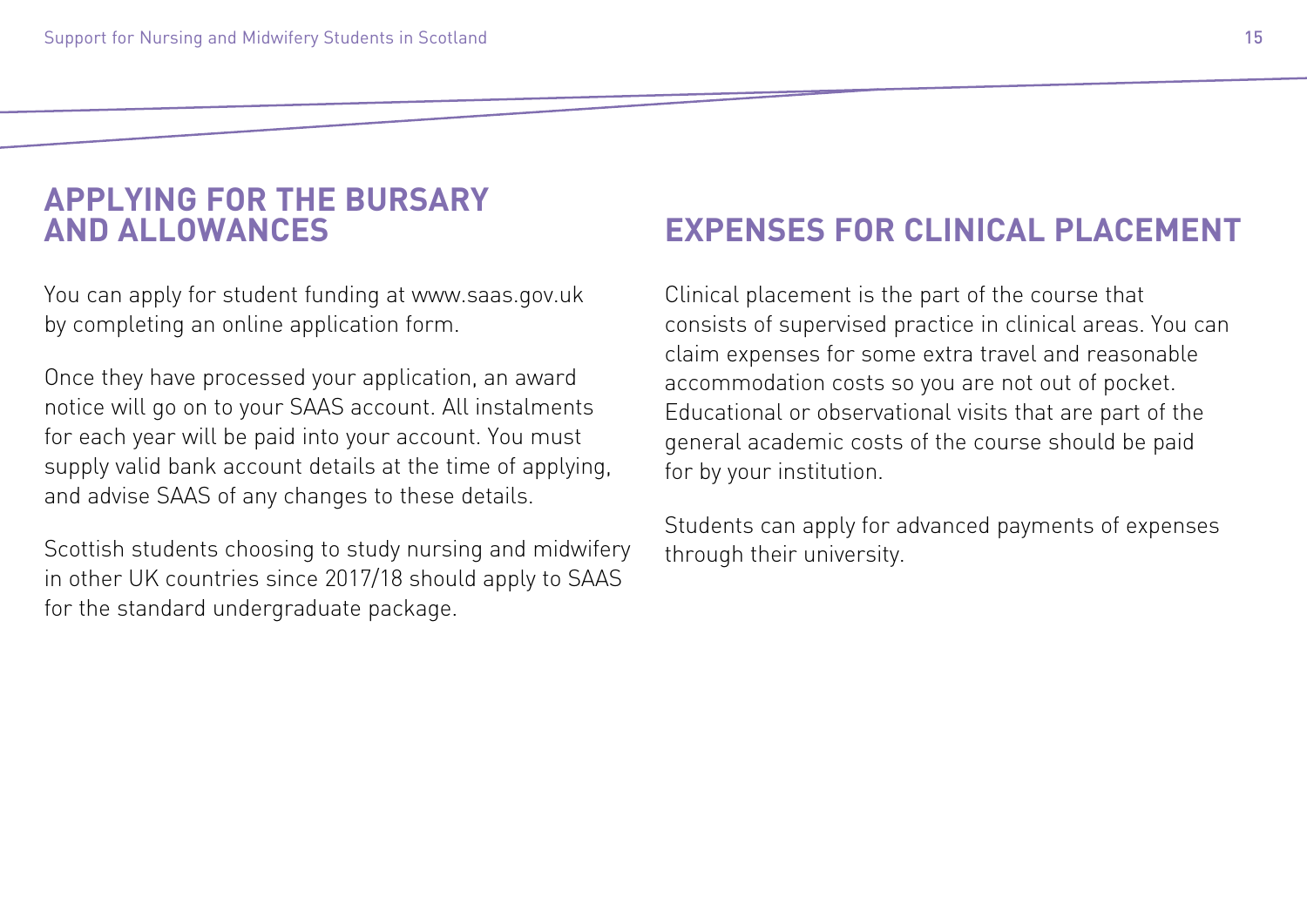#### **TRAVEL**

As there is £5 included within the bursary for daily travel already, you can only claim for placement travel if the cheapest method of public transport exceeds £5 per day, unless claiming for patient visits only.

You are expected to use student offers, season passes and zonecards wherever possible. If your claim is more than the cheapest fare available, your claim will be restricted to the cheapest fare. If public transport is available but you choose to use your own car, expenses will be restricted to the cost of public transport.

If nearby public transport is unavailable for your shift times, you must seek agreement in advance from your institution to use your car. The use of your car may also be authorised if you are using it to reach nearby public transport or are on a community placement **and** have used your car for patient visits. You will be reimbursed at the current motor mileage rate of 45p per mile. Motor cycle allowance is 24p per mile.

Airfares can be paid where your institution is satisfied they are justified. You should always seek your institution's agreement in advance if you want to have airfares paid.

If you expect your travel costs to exceed £30 you should seek local accommodation wherever possible.

You will not be reimbursed for taxi fares, tips, sleeper berths, carriage of luggage or bicycles, parking costs and any travel not directly related to the practice placement.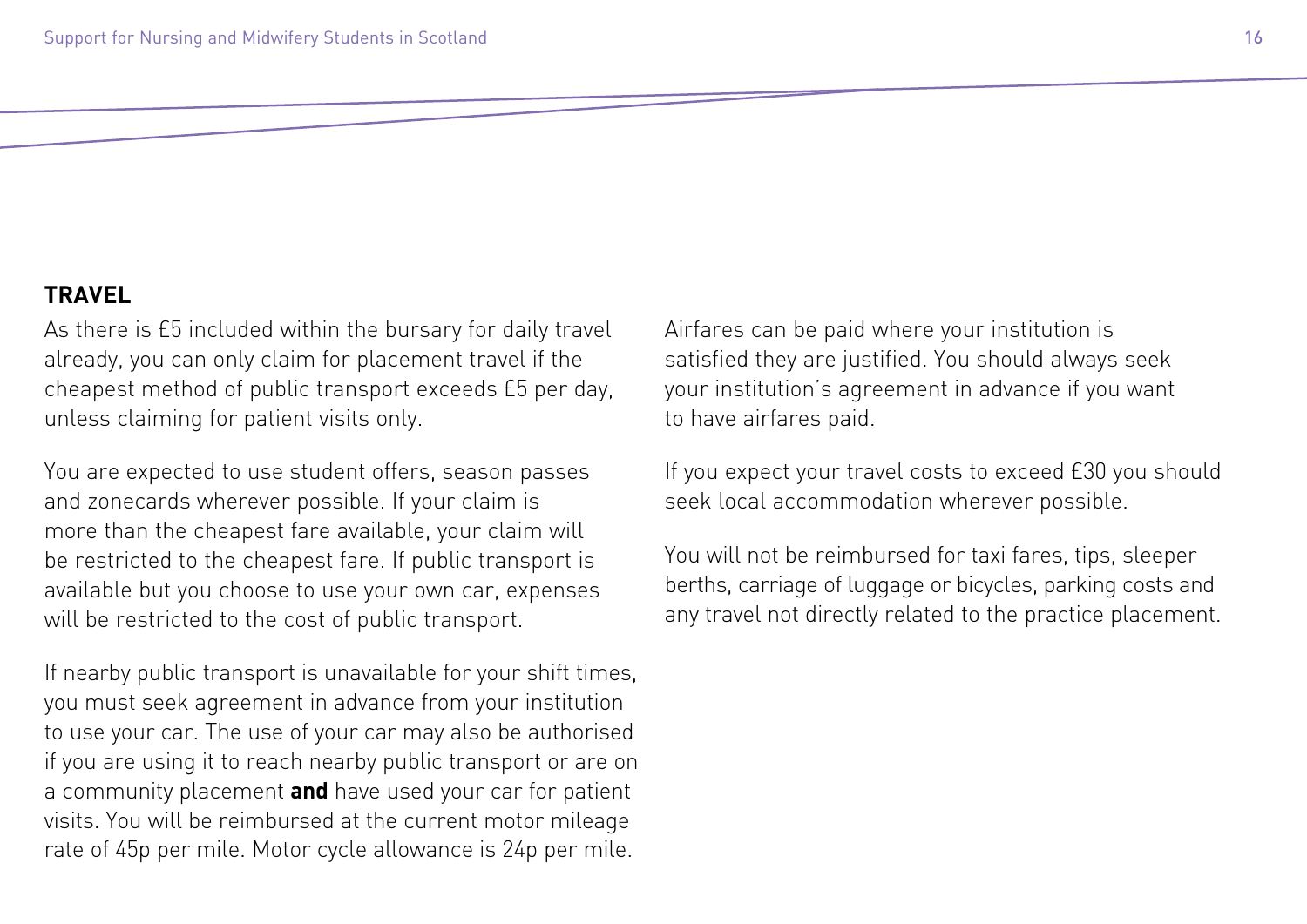#### **ACCOMMODATION**

You can claim for reasonable accommodation costs if you have to live away from home or a term time address whilst on placement.

You should seek authorisation from your university before you arrange the accommodation. If you incur costs for staying with friends or family, we will reimburse you up to a maximum of £15 per night. The cost of all meals, food etc. during placement that are not included in accommodation costs (i.e. bed & breakfast) must be met from your personal allowance.

#### **APPLYING FOR CLINICAL PLACEMENT EXPENSES**

You should apply for placement expenses as soon as possible after your placement. Should you require an advance payment, please contact your university finance department to apply.

Give your completed expenses form to your institution. They will assess each claim on its merits, deciding the most appropriate method and costs of travel, before passing the approved claim to SAAS who will arrange for payment to your bank account within two weeks of receiving the approved claim.

All claims must be received by SAAS within six months of your placement end date.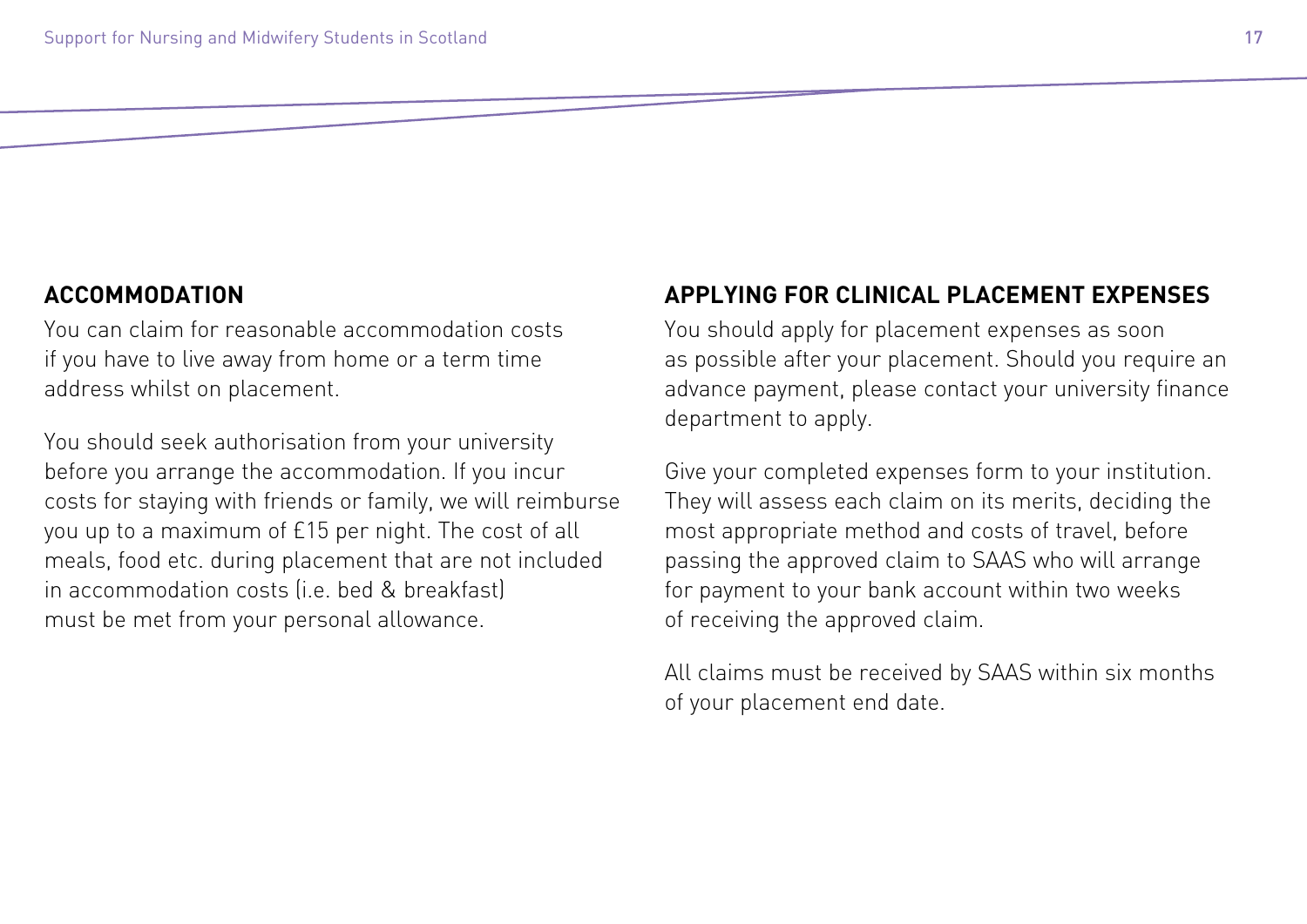### **GENERAL INFORMATION**

#### **PREVIOUS ASSISTANCE FROM PUBLIC FUNDS**

You can receive a bursary for pre-registration nursing and midwifery courses under the NMSB scheme even if you have previously received support from public funds for further or higher education. However, if you receive an NMSB scheme bursary and subsequently apply for assistance for further or higher education, you may not be entitled to further support. You should seek advice from SAAS about what support, if any, might be available.

#### **STUDY AFTER QUALIFICATION**

The NMSB scheme does not provide support for nurses or midwives who have completed their course, and have been placed on the Professional Register, to top up their qualification to degree or honours degree level.

#### **STUDYING ABROAD – ERASMUS-SOCRATES IN NURSING STUDIES**

Some students may be allowed by their institution to undertake part (one module) of their course abroad. Where this period abroad is an integral part of the course, contributing to qualification as a nurse or midwife, and is included in the normal three year bursary period (four years for honours degree students), the bursary will continue to be paid for the period abroad. No additional funding will be available and no travel costs will be paid.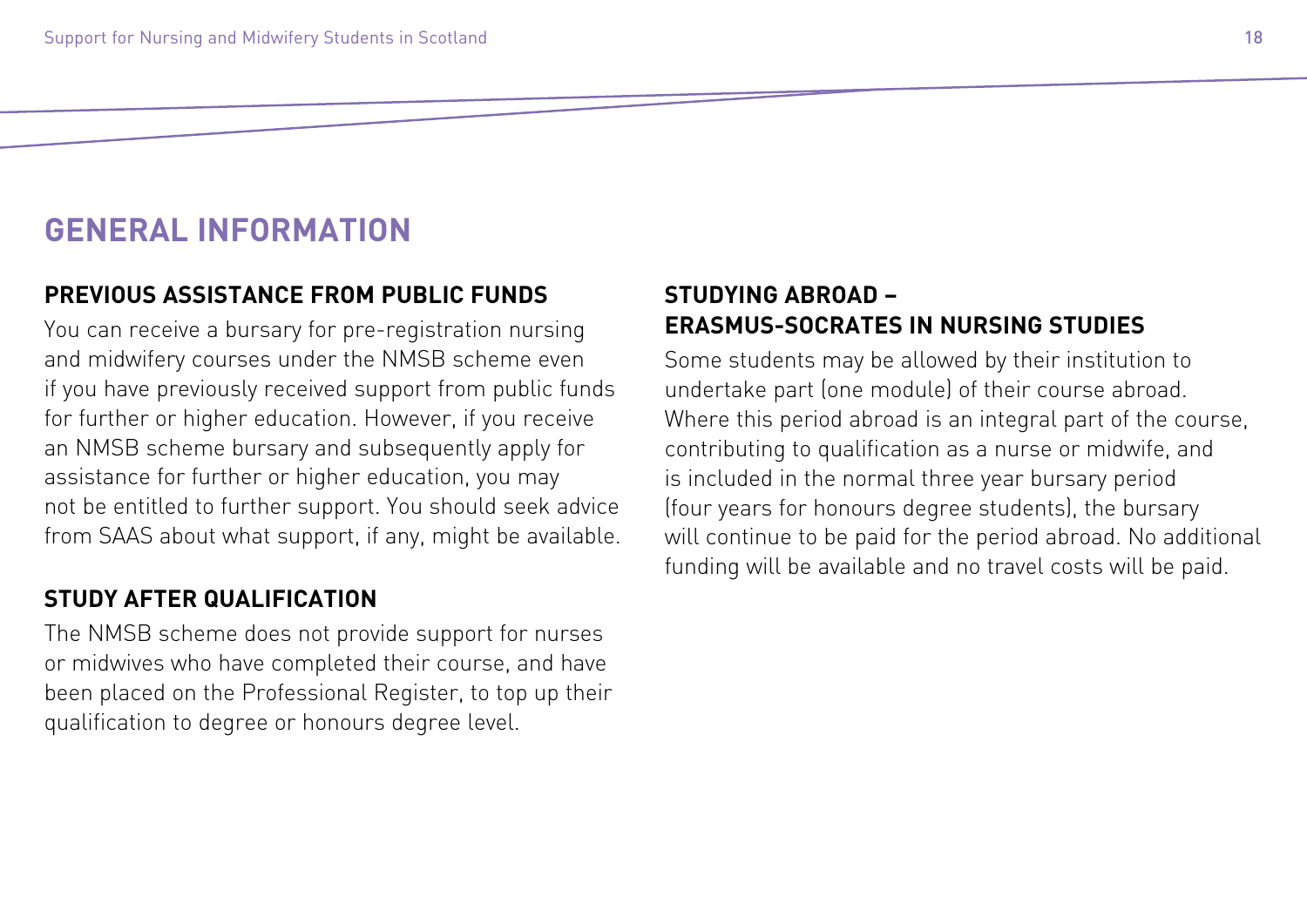### **OTHER SOURCES OF INFORMATION**

Once you are offered a place on your course, you can apply to SAAS for funding. You will be able to apply online in the spring for courses starting in Autumn 2020. The only way to apply is to use the SAAS online application service which can be accessed from their website at **[www.saas.gov.uk](http://www.saas.gov.uk)**. You must apply for the bursary each year.

For enquiries about your bursary contact:

Student Awards Agency Scotland Saughton House Broomhouse Drive EDINBURGH EH11 3UT **tel:** 0300 555 0505 **e-mail:** www.saas.gov.uk/contact.htm Students are recruited and processed by the UCAS application system.

UCAS PO Box 21 Cheltenham GL52 3CZ **tel:** 0871 4680468 **e-mail:** enquiries@ucas.co.uk